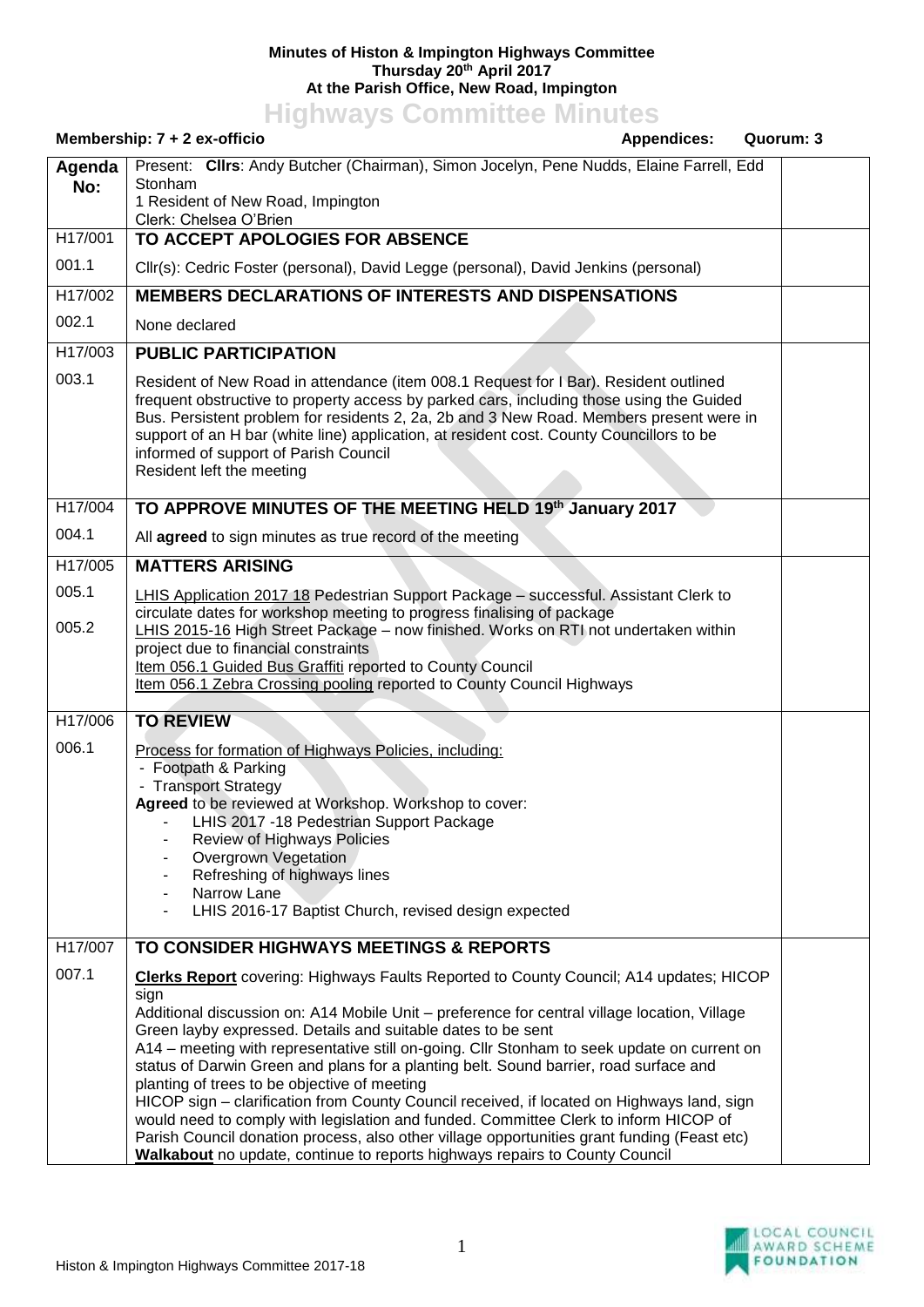| H17/008 | <b>OTHER CORRESPONDENCE &amp; HIGHWAYS MATTERS</b>                                                                                                                                                                                                                                                                                                                                                                                                                                                                                                                                                                                                                                                                                                                                                                                                                                                                                                                                                                                                                                                                                                                                                                                                                                                                                                                                                                                                                                                                              |  |
|---------|---------------------------------------------------------------------------------------------------------------------------------------------------------------------------------------------------------------------------------------------------------------------------------------------------------------------------------------------------------------------------------------------------------------------------------------------------------------------------------------------------------------------------------------------------------------------------------------------------------------------------------------------------------------------------------------------------------------------------------------------------------------------------------------------------------------------------------------------------------------------------------------------------------------------------------------------------------------------------------------------------------------------------------------------------------------------------------------------------------------------------------------------------------------------------------------------------------------------------------------------------------------------------------------------------------------------------------------------------------------------------------------------------------------------------------------------------------------------------------------------------------------------------------|--|
| 008.1   | Resident Matters To review correspondence received relating to Highways matters:<br>Cottenham Road/Garden Walk - request for traffic calming measures noting repeat<br>speeding on B1049. Cllr Jocelyn updated members of speed checks undertaken recently on<br>the Cottenham Road stretch. Residents to be advised to report speeding to 101 to build<br>pattern<br>Station Road - Enterprise deliveries. Meeting outstanding. Enterprise to be update of works<br>proposed at Baptist Church junction and this will affect deliveries.<br>Request for H Bar - New Road, seeking support for application. Item taken during Public<br>Participation (17/003.1)<br>Request for change of TRO to parking bay Cambridge Road, outside Kendall Court,<br>Impington. Currently Monday - Saturday. Request from Mace stores to increase TRO to<br>include restrictions on Sundays. Members in support of change of TRO in keeping with shop<br>opening times only<br>High Street bus stop marking faded, County Council have been informed                                                                                                                                                                                                                                                                                                                                                                                                                                                                                          |  |
| 008.2   | Cyclestands quote received from County Council for installation of 6 cycle stands outside<br>co-op store, High Street. Noting under budget, option for installation of cycle stands outside<br>Post Office to be costed and included if within £2,000 budget available                                                                                                                                                                                                                                                                                                                                                                                                                                                                                                                                                                                                                                                                                                                                                                                                                                                                                                                                                                                                                                                                                                                                                                                                                                                          |  |
| 008.3   | <b>Guided Bus Barrier</b> Update received from Campbell Ross-Bain (County Council), current<br>proposals for installation of black/white 'magpie' reflective post at both junctions of the<br>Guided Busway (Gatehouse Road/Cambridge Road) to replace paperclip style at Gatehouse<br>Road. Some discussion followed, agreed to discuss further with Campbell Ross-Bain,<br>agreement for installation of barrier of sort or improvement to visibility of existing barriers.<br>Speeding cyclists a concern when approaching/crossing Cambridge Road junction, incidents<br>of impact with existing barrier noted. Agreed to delegate to Cllr Butcher and Assistant Clerk<br>to progress                                                                                                                                                                                                                                                                                                                                                                                                                                                                                                                                                                                                                                                                                                                                                                                                                                       |  |
| 008.4   | Parking at Infant School Site New School Road. Cllr Butcher verbally updated on<br>correspondence to date with Headmaster and Cllr Jenkins. Meeting date to be arranged an<br>circulated                                                                                                                                                                                                                                                                                                                                                                                                                                                                                                                                                                                                                                                                                                                                                                                                                                                                                                                                                                                                                                                                                                                                                                                                                                                                                                                                        |  |
| 008.5   | Refreshing of Road Marking item for workshop for further discussion                                                                                                                                                                                                                                                                                                                                                                                                                                                                                                                                                                                                                                                                                                                                                                                                                                                                                                                                                                                                                                                                                                                                                                                                                                                                                                                                                                                                                                                             |  |
| 008.7   | <b>Outstanding Projects/Active Schemes (Updates)</b><br>Narrow Lane - no update received, for progression at Workshop<br>The Green Layby - one quote received to date. Further quotes needed prior to proceeding<br>LHIS 2016-17 Baptist Church - Cllr Butcher updated on site meeting held attended by Cllrs<br>Butcher, Legge, Jenkins and Joshua Rutherford (CCC), quote received for aspired work to<br>junction layout over amount budgeted. Awaiting revised designs and costings<br>B1049/Northern Corridor Funding - site meeting held to discuss options for pedestrian<br>refuge on B1049. Early stages draft plan provided to all to show option of refuge island West<br>to the pedestrian access of The Coppice, feeding into the right hand land filter for Cambridge<br>Road. Discussion covered:<br>Proximity to right hand turn<br>$\overline{\phantom{a}}$<br>Reduction in length to filter lane<br>$\blacksquare$<br>Preference for crossing closer to Holiday Inn junction<br>٠<br>CIIr Butcher to feed back to County Council to investigate options for moving pedestrian<br>refuge island further North on the B1049<br>Chairman formally asked for an extension under Standing Order 1x). Agreed<br>SpeedWatch agreed to have an information stall at Feast Market, Assistant Clerk to contact<br>PCSO for information available<br>A14 Upgrade mobile information unit. Preference for central village location expressed, The<br>Green layby/outside Tesco. Suitable dates to be sent to the A14 team |  |
| 008.8   | <b>Committee Structure</b> Cllr Butcher verbally updated members of meetings held date. Formal<br>update and report expected at Annual General Meeting, 15th May                                                                                                                                                                                                                                                                                                                                                                                                                                                                                                                                                                                                                                                                                                                                                                                                                                                                                                                                                                                                                                                                                                                                                                                                                                                                                                                                                                |  |